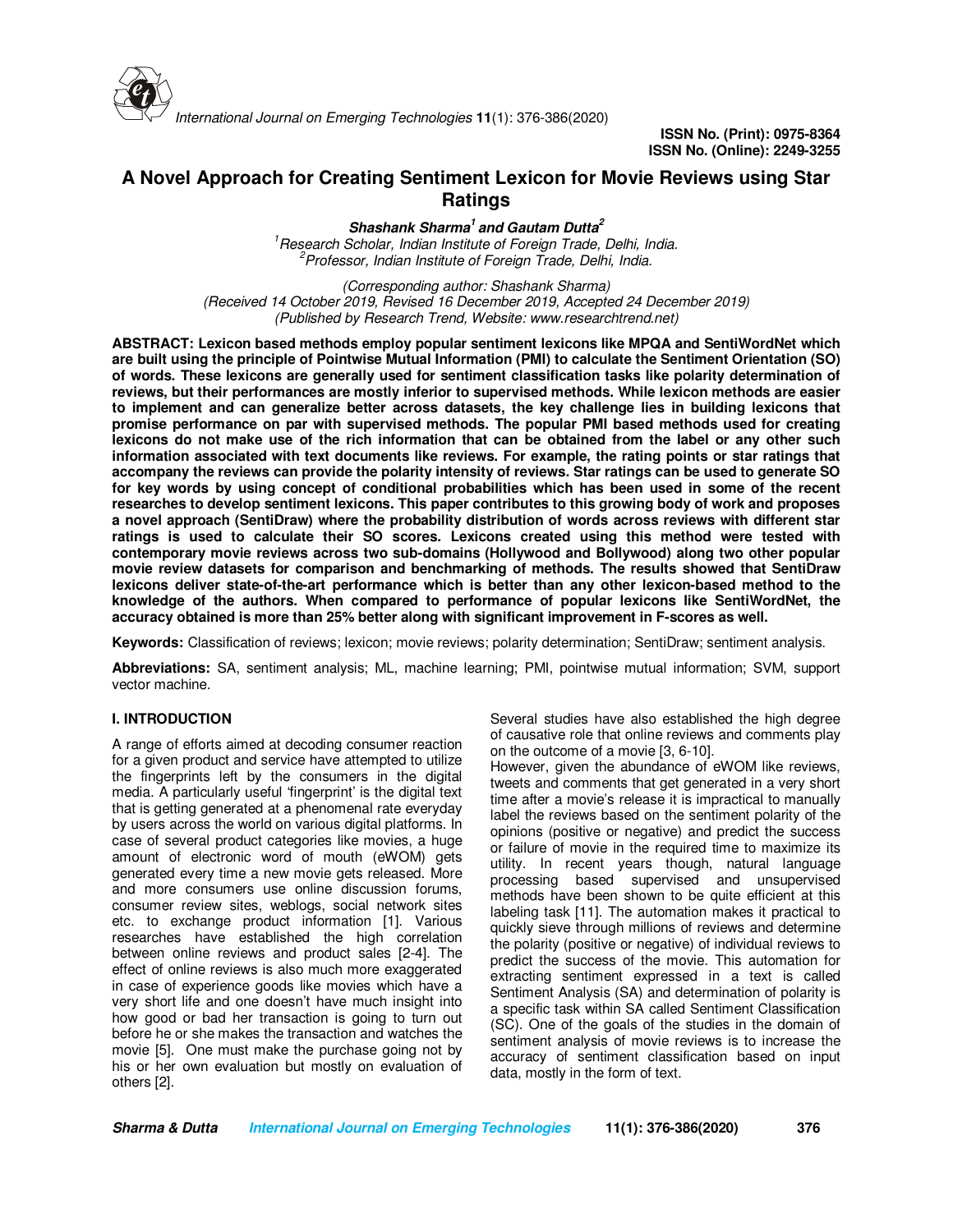Many of the NLP methods of feature extraction and engineering have been coupled with a host of Machine Learning (ML) techniques to increase accuracy of SA. Some of the examples of such algorithms are Logistic Classification [12], Naïve Bayes [13,14], Support Vector Machines [13-15], and Rule based Classifiers [16]. The major issue with supervised learning is the availability of labeled corpora and computational complexity [13]. Another approach for sentiment classification makes use of existing or built-for-purpose sentiment lexicons that provide a sentiment orientation score for many words and phrases using which the overall sentiment polarity or even the sentiment strength of the reviews can be calculated [17]. The latter have the advantage of avoiding the hard-working step of labeling training data. However, these techniques rely on (external) lexical resources which are concerned with mapping words to a categorical (positive, negative, neutral) or numerical sentiment score, which is used by the algorithm to obtain the overall sentiment conveyed by the text. Therefore, the effectiveness of the whole approach strongly depends on the goodness of the lexical resource it relies on [17].

Several generic sentiment lexicons like SentiWordNet [18], MPQA Subjectivity Lexicon [19], Linguistic Inquiry and Word Count (LIWC) [20], SentiStrength [21], SentiWords [22], Affective norms for English word (ANEW) [23] and General Inquirer [24] have been created over the last few years which have been popularly used in sentiment analysis tasks. Lexicons can be created manually [25], or automatically, using seed words to expand the list of words [26-28]. Most studies use the concept of PMI (Pointwise Mutual Information) to create lexicon from a set of seed words [24]. Some of these lexicon-based studies have used only adjectives as predictors of the semantic orientation of text [26]. In these researches, all adjectives are extracted and annotated with their SO value, using the dictionary scores. The SO scores are in turn aggregated using different scoring methods into a single score for the whole text [17].

Using sentiment lexicon for sentiment analysis is convenient since they are much faster and less computationally intensive compared to ML based methods. Also, they don't require training data with polarity labels or trained models to begin with [11]. In terms of performance, ML based sentiment analysis gives better result in most cases, but these models often perform poorly when used on a different domain [22]. Even for unsupervised classification using lexicons, building domain specific sentiment lexicons have been shown to increase the performance significantly [44]. While some researchers have attempted to build a domain specific lexicon from scratch using various methods [29], others have sought to modify existing lexicons for a given domain [30]. There is performance

enhancement in both cases but not enough to deliver result on par with ML methods. Recent studies have used concept of conditional probabilities by calculating sentiment scores based on probability distribution of words across positive and neutral documents [45, 46]. The lexicons obtained from these methods have been shown to perform much better in sentiment classification tasks compared to PMI based method. This study has contributed to this approach by enhancing the technique further by making use of probability distribution of key words across all rating points of labelled reviews to build the lexicon and then testing the method with both contemporary movie reviews across two sub-domains (Hollywood and Bollywood) and two other popular movie review datasets for comparison and bench marking. The main contributions of this research paper are a) to propose a novel method of building state-of-art sentiment lexicon for polarity determination of reviews which delivers a significantly better performance than any other lexicon developed earlier and can be treated on par with ML methods in terms of performance, b) to use latest reviews across two sub-domains of movie reviews (Hollywood and Bollywood) in order to understand the impact sub-domain specificity on accuracy performance and c) to compare results of proposed lexicon with other commonly used lexicons on two of the most popular movie data sets used across various studies for benchmarking.

The lexicon created by this approach has been named SentiDraw as it determines the Sentiment orientation score of each word by using its probability Distribution across star Ratings for all selected Words. These words, along with their sentiment scores, are then used to determine the polarity of reviews. The accuracy scores delivered by this sentiment lexicon range from 82% to 90% depending on the domain and has a significantly better performance on even the most experimented dataset like Cornell movie reviews data [13] and Large movie review data set [31] compared to any other lexicon based technique to the knowledge of the authors. The next section highlights some key contributions in the space of sentiment classification. There is more emphasis on polarity determination studies done for movie reviews to enable a better comparison of the method used in this paper as the dataset chosen for comparison belongs to the domain of movie reviews. However, the methods used in the reviewed papers are not limited to movie reviews only and have a general applicability across all domains where reviews are available along with their ratings for polarity classification task. The third section details the methodology and explains the SentiDraw algorithm developed for sentiment scoring. It also describes the corpus used for building the SentiDraw sentiment lexicon. The fourth and fifth sections present the results and discuss the findings respectively.



**Fig. 1.** General Steps of feature processing and representation for supervised algorithms.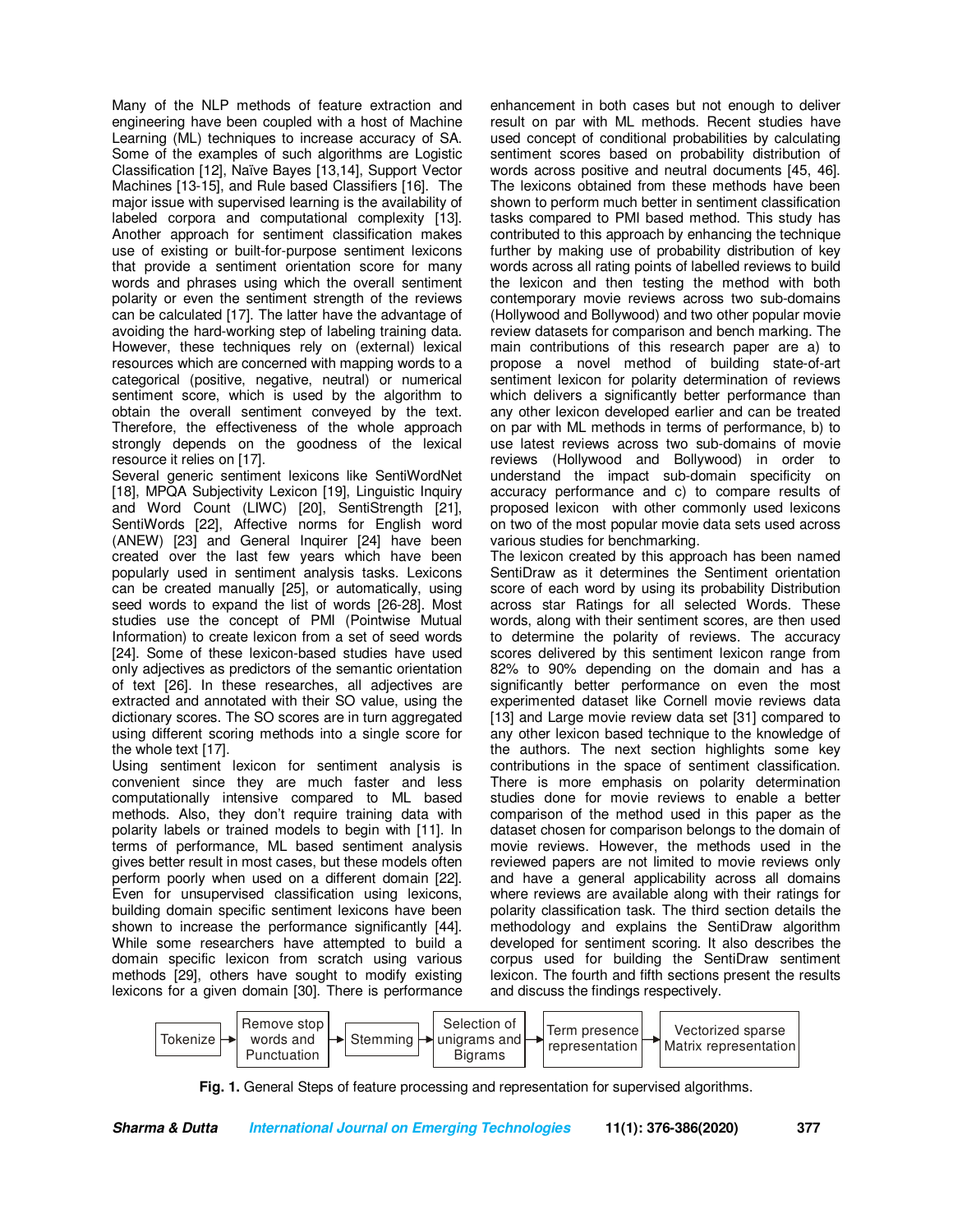#### **II. RELATED WORK**

One of the earliest landmark papers on polarity classification of movie reviews by [14] used a data set of 1400 Hollywood movie reviews from IMDB. IMDB is a popular movie database website and one of the most widely consulted movie review website for user reviews and ratings. They used SVM algorithm with unigrams as features and could achieve accuracy of 86% with their methodology. Consequently, Pang and Lee [13] improved on this method using minimum cuts and used Cornell movie reviews dataset which was a dataset of 1400 Hollywood movie reviews from IMDB to compare performance of the results. Several papers published since then have used the same Cornell movie reviews dataset for polarity classification study. Among the various algorithms used in these studies, Support Vector Machine (SVM), Naïve Bayes (NB) and Maximum Entropy (ME) are the most favored [32].

The first step for polarity classification task begins with data cleaning. The data is generally in the form of text which must be prepared so that it can be used for model learning and classification task. The unstructured text needs to be modified into a structured format that can be further processed in meaningful manner. In data mining in general and text mining specifically the preprocessing phase is of significant impact on the overall outcomes [28]. This step is important not only to put the data in a structured format but also to select and represent the features in the most optimum manner.

Bag of words (BoW) is the most commonly used feature in which the words or phrases are simply represented as a multiset based on their presence in a document and the frequency disregarding grammar. Pang and Lee [13] used bag of features framework with unigrams alone with using both unigrams and bigrams together and found unigrams alone to be slightly more accurate. While term frequency – inverse document frequency (TF-IDF) had been very successful in other domains like topic classification, it was shown [13] that frequency of words may not be a good predictor for sentiment. Instead binary representation of each feature (presence or absence) can lead to more accurate prediction.

Other than supervised ML based methods, other approaches make use of part of speech information with sentiment orientations of the words. They are used either stand alone or used along with ML methods to improve accuracy. Opinion words are words that are commonly used to express positive or negative sentiments [34]. For example, adjectives like nice, fantastic, good, and great are positive opinion words while ugly, bad, and boring are negative opinion words. Semantic Orientation (SO) is a real number measure of the positive or negative sentiment expressed by a word of phrase [26]. Mullen and Collier [35] selected and defined the SO scores of the adjectives using 'Point Mutual Information' method with the seed words like "excellent" and "poor" and then denoting a SO value to each objective using below formula for calculating PMI. In these methods a set of seed words are used for which sentiment orientation is already known. Using these seed words, other words are allocated a sentiment orientation based on their probability of cooccurrence with these seed words.

For any given corpus (generic or domain-specific) or web searches, the difference of probability of cooccurrence of a given word with both positive and negative oriented seed words give the sentiment orientation scores of the word. Researches employ different scoring methods for this. While some allocate continuous scores ranging from  $-1$  to  $+1$  where positive scores indicate positive orientation and negative scores indicate negative orientation, others may give discrete values. SentiWordNet [18] provides information about polarity identification as well as for subjectivity detection. It provides discrete values for sentiment score where 0.25, 0.5, 0.75 and 1.0 show positive polarity with varying degree of positivity with 1 being highest. The case is exactly reverse in case of negative scores. Using sentiment lexicons, the sentiment orientation scores can be calculated at a phrase level, sentence level or document level. Common way to aggregate the scores at any level is to average out the sentiment score values of all the words present in the text. If the final score is positive, the text is considered as positively oriented or else negative if the average score comes out to be negative [17].

Various other methods of building domain specific lexicons have also been employed. Sentiment lexicons can be generated (1) manually; (2) using a dictionary; or (3) using a corpus of documents. The most common approach of using PMI-IR method was described above [26]. Another method explored [19] presented a lexiconbased method for sentiment analysis of text where a sematic orientation calculator (SO-CAL) was developed for the detection of sentiment orientation using dictionaries of words annotated with their semantic orientation (polarity and strength. Esuli and Sebastiani [36] exploited the glosses information from Wordnet. Qiu *et al*., [37] adopted dependency relations between sentiment words and aspect words. Wiebe [38] utilized the dependency triples from an existing parser. Hu and Liu [49] used the synonym and antonym relations within linguistic resources. Most of the current approaches study the adaptation or sentiment transfer learning of a trained classifier (supervised techniques) or lexicon (unsupervised techniques) from one domain to another which involves having a general lexicon to start with, but very few works actually focus on techniques that build specific domain lexicons without requiring a-priori knowledge [48]. Similar work by Thelwall [21] developed a lexicon called SentiStrength using a lexicon of 2310 sentiment words and word stems obtained from the LIWC program [20] and General Inquirer [22] and optimized its lexicon term weights for a specific set of human-labeled texts. It does this by repeatedly increasing or decreasing the term weights by 1, one term at a time, and then assessing whether this change increases, decreases or does not affect the overall classification accuracy for the human coded texts. A domain specific sentiment lexicon produces better sentiment detection results as compared to a generalpurpose lexicon like SentiWordNet [18]. A new domain specific sentiment lexicon, named SentiCircles, was proposed by Saif *et al.,* [29] which provides domain dependent prior polarities for sentiment detection. The prior polarities were updated with respect to the context. Significant improvement in accuracy and F-measure was observed when comparison of results was performed with SentiStrength [21] and SentiWordNet [18]. Another method of creating a domain specific lexicon using information retrieval is to assign a score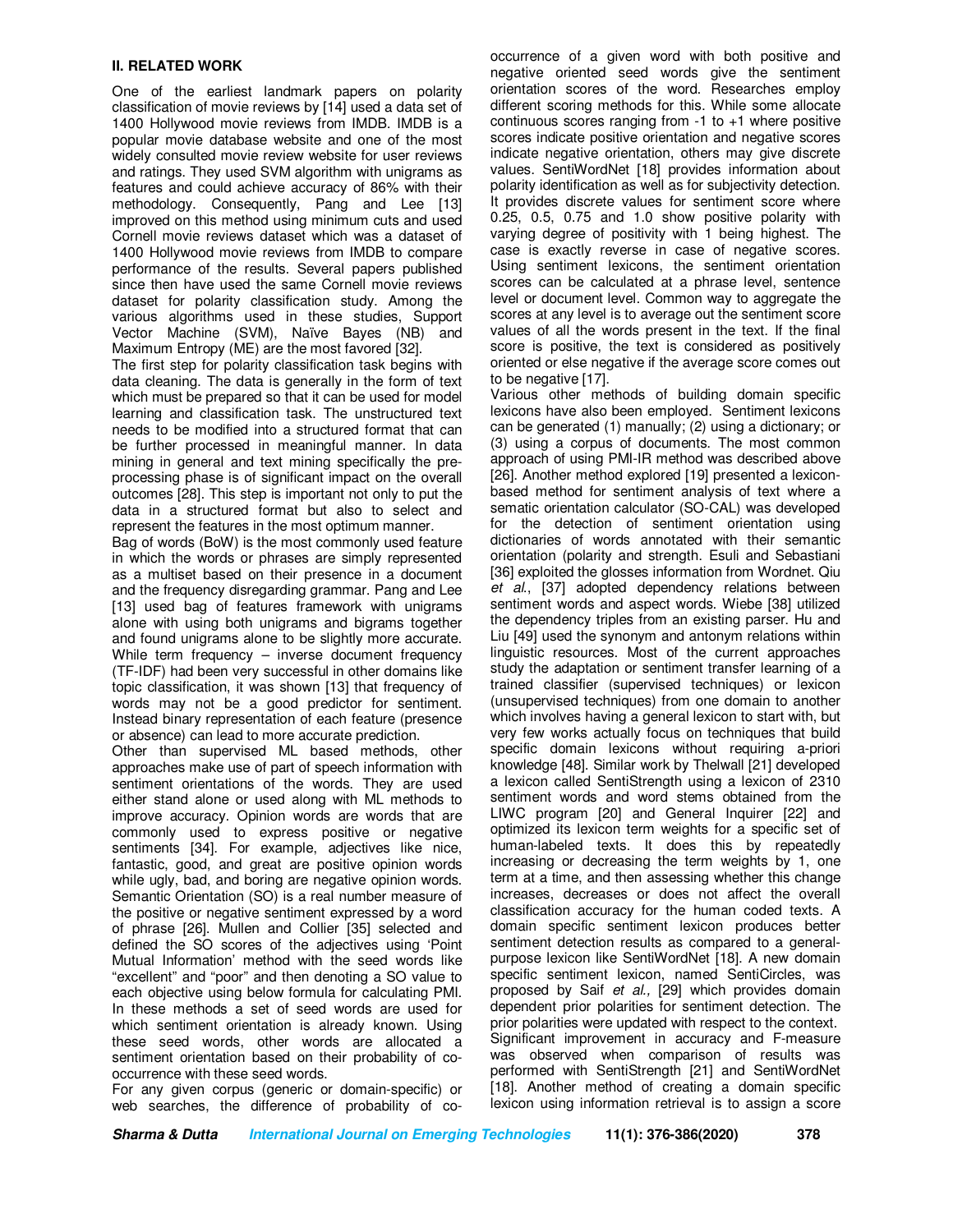for each word based on the difference between the probabilities of its occurrence in positive text and negative text used by Labille *et al*., [48]. This method was also employed by Lee *et al*., [47] and was shown to achieve an F score of 89% for opinion words when compared to human coders. A trade-off between precision and coverage is hard to find. Gatti *et al*., built SentiWords, that has both a high precision and a high coverage. It blends SentiWordNet with newer lexicons in a learning framework using an ensemble method to create a prior polarity lexicon of approximately 155,000 words [22].

Several researchers have compared the performance of these lexicons on text classifications tasks such as polarity determination. Kim *et al*., [39] compared alternative supervised learning methods including SO-PMI, conditional probability of words or polarity, and simply frequency-based method using movie review data set from IMDB (Internet Movie Data Base) which included 80,000 movie reviews. They found that lexicons using conditional probability of words employing term frequency-based methods show better accuracy than that using SO-PMI. A new generalpurpose sentiment lexicon called WKWSCI Sentiment Lexicon was developed and compared with five existing lexicons: Hu & Liu Opinion Lexicon, MPQA, General Inquirer, NRC Word-Sentiment Association Lexicon and SO-CAL40. WKWSCI, MPQA, Hu & Liu and SO-CAL were found to be equally good for product review sentiment categorization, obtaining accuracy rates of 75% to 77%. A benchmark comparison of twenty-four popular sentiment analysis methods was performed by Ribeiro *et al.*, [41] who identified the top nine methods for 2-class classification task based on Macro-F. These were SentiStrength, Sentiment140, Semantria, Opinion Lexicon, LIWC15, SO-CAL, AFINN, VADER and Umigon. Some other advanced methods of creating sentiment lexicon have also been explored recently which try to emulate human learning to ensure continuous improvement in the robustness of the lexicon [42, 43].

As the simplest method used for classification, use of ngrams with any of the ML classification methods among SVM, NB and ME deliver a decent performance with accuracies above 80% and reaching as high as 86% with SVM14. These baseline methods can be used as benchmarks to explore other methods of sentiment classification using different approaches including use of sentiment lexicon. So far, to the knowledge of the authors, no sentiment lexicon based methods, even domain specific ones, have been able to match the performance of ML based methods. Table 1 and 2 list some of most cited studies done on the domain of movie reviews using supervised and lexicon based methods respectively along with the classification performance for a comparison of methods that can a serve as benchmark for the method proposed in this paper.

| <b>Classification Method</b>                 |                                        | <b>Results</b>                                                 | Year | Reference |
|----------------------------------------------|----------------------------------------|----------------------------------------------------------------|------|-----------|
| NB/SVM                                       | NB: 86.4%                              | SVM: 87.1%                                                     | 2004 | '13]      |
| <b>SVM</b>                                   | 90.20%                                 |                                                                | 2005 | [51]      |
| RBC-SBC-GIBC-SVM                             | F-score for SVM-87.30                  |                                                                | 2008 | '161      |
| Logistic Classification                      | 92.70%                                 |                                                                | 2011 | 12]       |
| <b>SVM</b>                                   | 10 folds: 91.7%                        | Bootstrap: 91.52%                                              | 2010 | [52]      |
| Ensemble Combining<br>NB, ME, SVM            | Joint-POS and<br>metaclassifer: 86.85% | WR-based feature sets<br>and metaclassifier: 88%               | 2011 | $[53]$    |
| <b>SVM</b>                                   | F test = 71.89%                        |                                                                | 2013 | [54]      |
| SVM and ANN                                  | SVM: 85.2% with 1000<br>features       | ANN: 86.5% with 3000<br>features and 86% with<br>1000 features | 2013 | $[55]$    |
| <b>Expected Sentiment</b><br>Weight<br>(ESW) | 86.04% accuracy                        |                                                                | 2014 | [56]      |

Just like earlier findings based on comparative evaluation of lexicons [38], the best results obtained among studies in Table 2 show that lexicons [45, 46] using some form of conditional probability basis the label of the reviews or corpus deliver best performance in classification tasks. Senti-CS [45] builds on SentiWordNet3.0 by using it as a labeled corpus. The part of speech information, usage-based ranks and sentiment scores are used to calculate Chi-Squarebased feature weight for each unique subjective<br>term/part-of-speech pair extracted from term/part-of-speech pair extracted from SentiWordNet3.0. This weight is then normalized in a range of -1 to +1 using min–max normalization. Another method [46] which is quite close to method proposed in this paper generates the lexicon directly from any labeled corpus for any language without the need to start with the small set of words as a seed or any existing lexicon. It defines the classification buckets basis the labels and then used conditional probability of

occurrence of each word in each of the bucket to give it a sentiment score.

Lexicon obtained from this method was tested on movie review dataset and obtained a high performance with Fscore of 82%. Recently similar methods have been employed for classification of posts on social media as well [47, 48] by generating a domain-specific lexicon using probabilities and information theoretic techniques. In method employed in these papers, the probabilistic score Scoreprob (w) of a word w is computed using posterior probabilities and is defined as the difference of the probability of w of being positive, p(pos |w), and its probability of being negative. The novel state-of-the-art method proposed in this paper builds on this approach and improves it substantially by introducing star rating dispersion for each word. The accuracy and F-scores obtained are greater than 85% for the two sub-domains of Hollywood and Bollywood movie reviews selected for experiment in this paper which is the best performance for any lexicon-based method to the knowledge of the authors.

| Sharma & Dutta                                        | 11(1): 376-386(2020) |
|-------------------------------------------------------|----------------------|
| <b>International Journal on Emerging Technologies</b> | 379                  |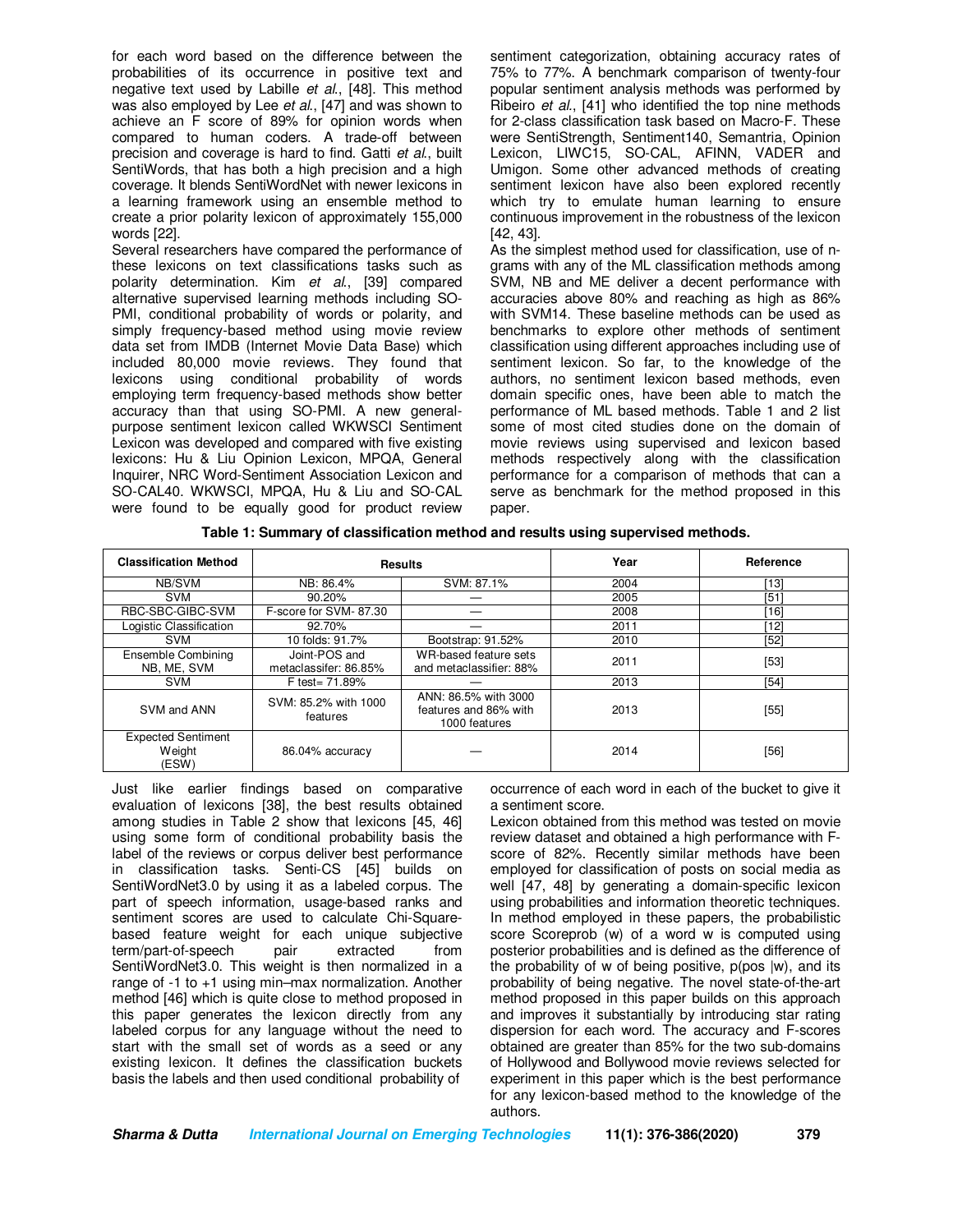| Lexicon used                     | Accuracy | Year | Reference |
|----------------------------------|----------|------|-----------|
| Reverse JST (T30)                | 69.1%    | 2010 | [57]      |
| <b>JST (T30)</b>                 | 70.2%    | 2011 | [58]      |
| Lexicon Labelling                | 66.9%    | 2011 | [59]      |
| GI Lexicon                       | 75.0%    | 2012 | [60]      |
| SentiWordNet (APS)               | 65.0%    | 2013 | F61       |
| <b>HM Lexicon</b>                | 55.0%    | 2014 | [62]      |
| SentiMi                          | 75.0%    | 2015 | [29]      |
| SentiWordNet                     | 72.1%    | 2016 | [20]      |
| Term Frequency and Bootstrapping | 70.2%    | 2016 | [63]      |
| Senti-CS                         | $~80\%$  | 2016 | [45]      |
| <b>SPLM</b>                      | 82.0%    | 2017 | [46]      |

**Table 2: Summary of classification method and results using lexicon based methods.** 

# **III. MATERIALS AND METHODS**

## *A. Sentidraw Framework*

This paper demonstrates a method of creating sentiment lexicon that is comparable in performance with ML based methods and out performs any other sentiment score methods in at least domain specific polarity classification. The novel state-of-the-art method SentiDraw uses star ratings of the reviews and the probability distribution of these star ratings across words for calculating sentiment scores. The method builds on the work of [35, 38, 45-49] but advances the method considerably by integrating star ratings instead of only polarity of the reviews. Also, the scores aren't calculated using simply the difference in probability as done in most methods. The initial scores obtained by the probabilities are weighted using a scoring schematic based on reviews and further normalized to give final sentiment orientation scores.

Reviews of various product categories are available on sites like Amazon, IMDB, Yelp, Zomato and others. These reviews are almost always labeled with a star rating that is often on a scale of 5 or 10 with higher star ratings indicating higher intensity of positive sentiment. SentiDraw method makes use of the star ratings that accompany the reviews to calculate the SO scores for each key word.

In the first step, each review was first tokenized and tokens were removed if they belonged to stop words or were a punctuation mark. Each word was then stemmed using Porter stemming algorithm [64] and subsequently POS-tagged using Stanford-POS tagger [65]. Python was used for these steps as it contains useful libraries in its nltk package for carrying out these tasks. Among the words only the nouns, adjectives, adverbs and verbs were selected along with their POS tags these tokens were named following SentiWordNet norm [18]. SentiWordNet also only contains words that belong to one of these four parts of speech: adjective, noun, adverb and verb as these parts of speech often contain a lot more subjectivity than any other parts of speech [24]. These parts of speech are represented respectively as 'a', 'n', 'r', 'v'. So a word like 'good' is selected and named as 'good.a' or 'good.r' depending on its usage as adjective or adverb as determined by the POS tagger.

The total count of each token 't' across all reviews in the corpus was denoted as  $C_t$  in Also the frequency of these tokens across all rating points for the selected reviews in the selected corpus were counted and we denoted it as  $f_{t,r}$  for each token 't' and rating 'r'. A

dictionary was created with the token and its frequency count for each star rating. The probability of a given token for each rating point is then calculated by dividing its frequency count for a rating point by its total frequency count across all rating points.

 $P(t,r) = \frac{f_{t,r}}{c}$  $\mathsf{C}$  $(1)$ 

Next a weighted average sentiment score is calculated for each word by using its probability of occurrence at each rating point and a prior determined sentiment score for each rating point. IMDB uses a 10-scale rating and the movie reviews selected for this research were also taken from IMDB. A sentiment score between '- 5'and '+5' was then ascribed to each rating point like the rating scheme used by [19] where rating points higher than '5' were given positive scores to connote positive sentiment and the value of this score was higher for higher ratings. Rating points '5' and below '5' were scored negatively with decreasing value for lower ratings. This scoring patter is since most research papers studying movie reviews consider '5' and '6' as neutral ratings for the review [32]. So low value of -1 and +1 for these rating points are close to neutral score of 0 and yet having a small negative and positive value respectively to differentiate between these two rating points. Table 3 shows the sentiment score for each rating point:

| <b>Star Rating</b> | <b>Rating Sentiment Score</b><br>$\left( \mathsf{R}_{\mathsf{s}} \right)$ |
|--------------------|---------------------------------------------------------------------------|
| 1 and 2            | -5                                                                        |
| 3 and 4            | -3                                                                        |
|                    |                                                                           |
|                    | $+$                                                                       |
| $7$ and $8$        | +3                                                                        |
| 9 and 10           | ∓5                                                                        |

**Table 3: Sentiment Scores for Rating Points.**

The weighted average sentiment scores  $(WS_t)$  for each token 't' is calculated by:

$$
WS_t = \sum_{i=0}^{r} P(t, r_i) \times R_{s,i}
$$
 (2)

The weighted average sentiment scores thus determined for the words are further normalized using two different approaches and these approaches have also been compared basis their performance in this paper. The first approach is based on Standard Deviation and uses a two-step process. Sentiment Orientation scores (SO) for each word were calculated using the number of standard deviations (s) from the mean given the normal distribution of weighted average sentiment scores across tokens. Any score above +1 is rounded off to +1 and any score below -1 is rounded off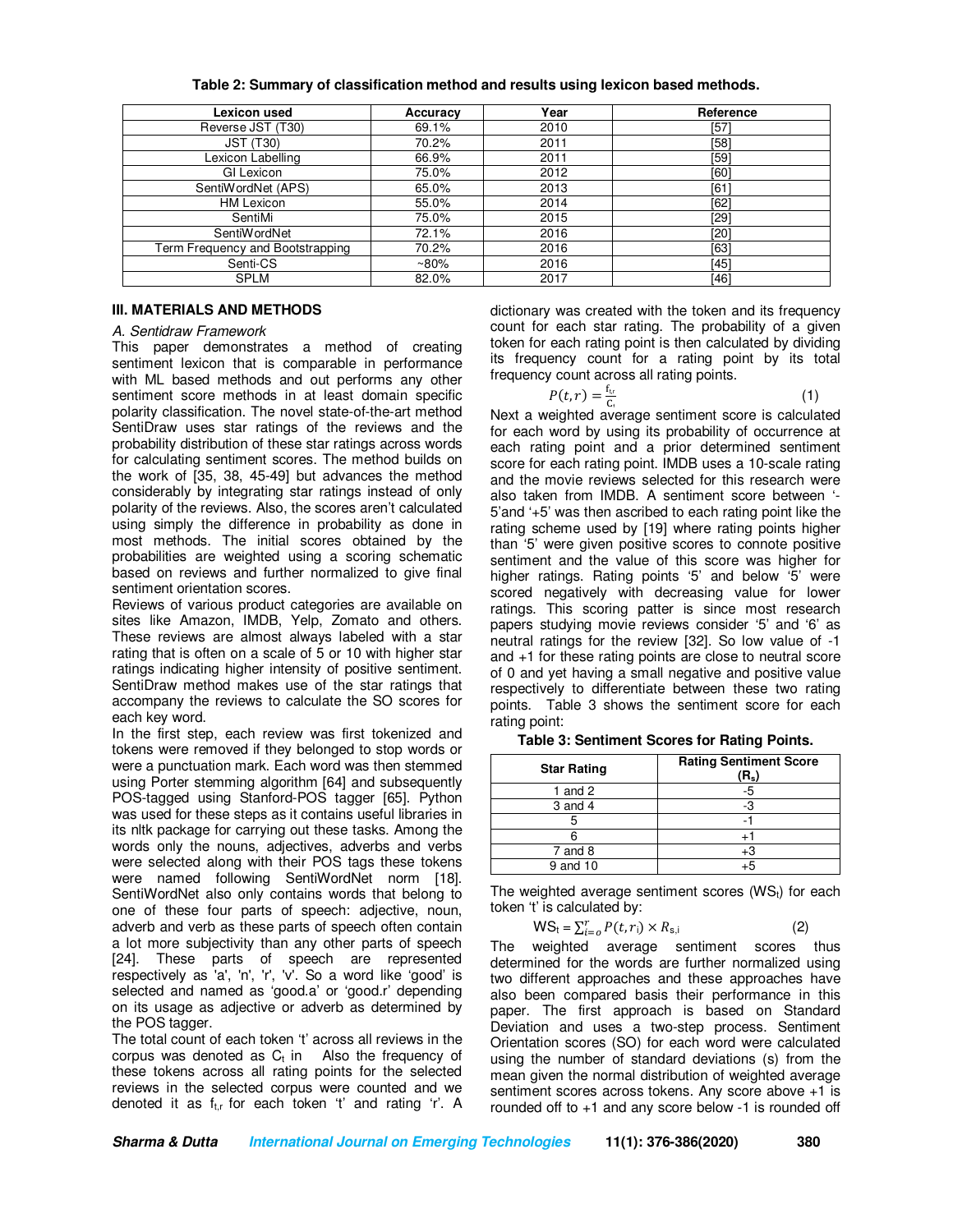to -1 to restrict the SO scores between -1 and +1 and to not allow outliers to influence the overall document level sentiment scores in a substantial manner.

$$
SO_t = \frac{ws_t}{s} \tag{3}
$$

s Another approach to normalize the sentiment score between -1 and 1 is to apply the commonly used method called MinMax normalization where each individual score is divided by the difference between maximum and the minimum SO score obtained for the words that belong to the dataset under investigation.

$$
SO_t = \frac{WS_t}{WS_t_{\text{ Max-WS_t}_{\text{ Min}}}}
$$
 (4)

This method is sometimes sensitive to outliers in the dataset. However, the below graph shows the distribution of sentiment scores in the dataset and it shows a smooth distribution making MinMax normalization method a worthy candidate to explore for normalization. Only a couple of data points in both sets had slightly extreme values towards the negative side and were excluded from MinMax normalization calculation.

#### *B. Experiments*

**Dataset Description: IMDB was used for creating a** corpus of movie reviews used in this study for developing the SENTIDRAW lexicon. IMDB (Internet Movie Database) is one of the most popular websites where hundreds of audience reviews can be found for most of the movies released across the world. This source of movie reviews has been used across several key researches on sentiment analysis of movie reviews [13, 14, 35, 38, 58, 59, 61-65]. For this study, a total of 83,500 reviews were extracted from IMDB for both Bollywood and Hollywood reviews for movies released between the years 2012 and 2017 using Python library 'Scrapy' for web scraping.



**Fig 2.** Distribution of terms basis polarity without normalization in SentiDraw Lexicons.

Many of the reviews were found to contain less than 5 words and were dropped from the sample set. Also, some of the reviews did not contain accompanying rating point and had to be dropped as well as they could not have been labeled.

Finally, 20,000 reviews each for Bollywood and Hollywood were selected for experiment. Further tests were done on the popular Cornell movie reviews dataset [13] and large movie review dataset [31] as these datasets have also been used in several other landmark studies applying different methods for polarity classification. Comparing performance on these datasets provides a good benchmark for comparing SentiDraw with other classification methods.

**Methodology:** The reviews extracted from IMDB are divided into training set and testing set so that we can test the lexicon on reviews that have not been used to create the lexicon enabling us to test if the lexicon can be generalized. The reviews in the training set are then processed by first tokenizing the reviews after which the stop words and punctuations are removed.

Stop words are words like 'a', 'the', 'in' etc. which commonly occur and do not really add to any information sentiment polarity of the text. The tokens are then stemmed using Porter stemmer and are tagged using Stanford POS-tagger. As discussed earlier, only adjectives, nouns, adverbs and verbs are then chosen as terms that will be used to build the SentiDraw sentiment lexicon. The SentiDraw lexicon is created the SentiDraw framework for building lexicon described above for each of the corpus (Bollywood reviews and Hollywood reviews).



**Fig 3.** Overview of key steps for creating SentiDraw.

Using the SentiDraw method, sentiment lexicons lexicon and classifying reviews basis sentiment polarity were created for both Bollywood and Hollywood reviews using 15,000 reviews in each case. The sentiment scores of each review in the test data was calculate the average SO score using the SO value of tokens in the reviews. This was tested on 5,000 reviews each for Bollywood and Hollywood. Further tests were done on popular movie review data sets which have been used in several other studies using different methods so provide a good benchmark for comparison. a good benchmark for comparison. SentiWordNet (SNW) is the most used sentiment lexicons. SNW's performance was also tested on all these test data sets and compared to SentiDraw.

**Evaluation Metrics:** Given the task of polarity determination consists of predicting either of the two classes for the samples, the performance of the

| Sharma & Dutta | International Journal on Emerging Technologies | 11(1): 376-386(2020) | 381 |
|----------------|------------------------------------------------|----------------------|-----|
|                |                                                |                      |     |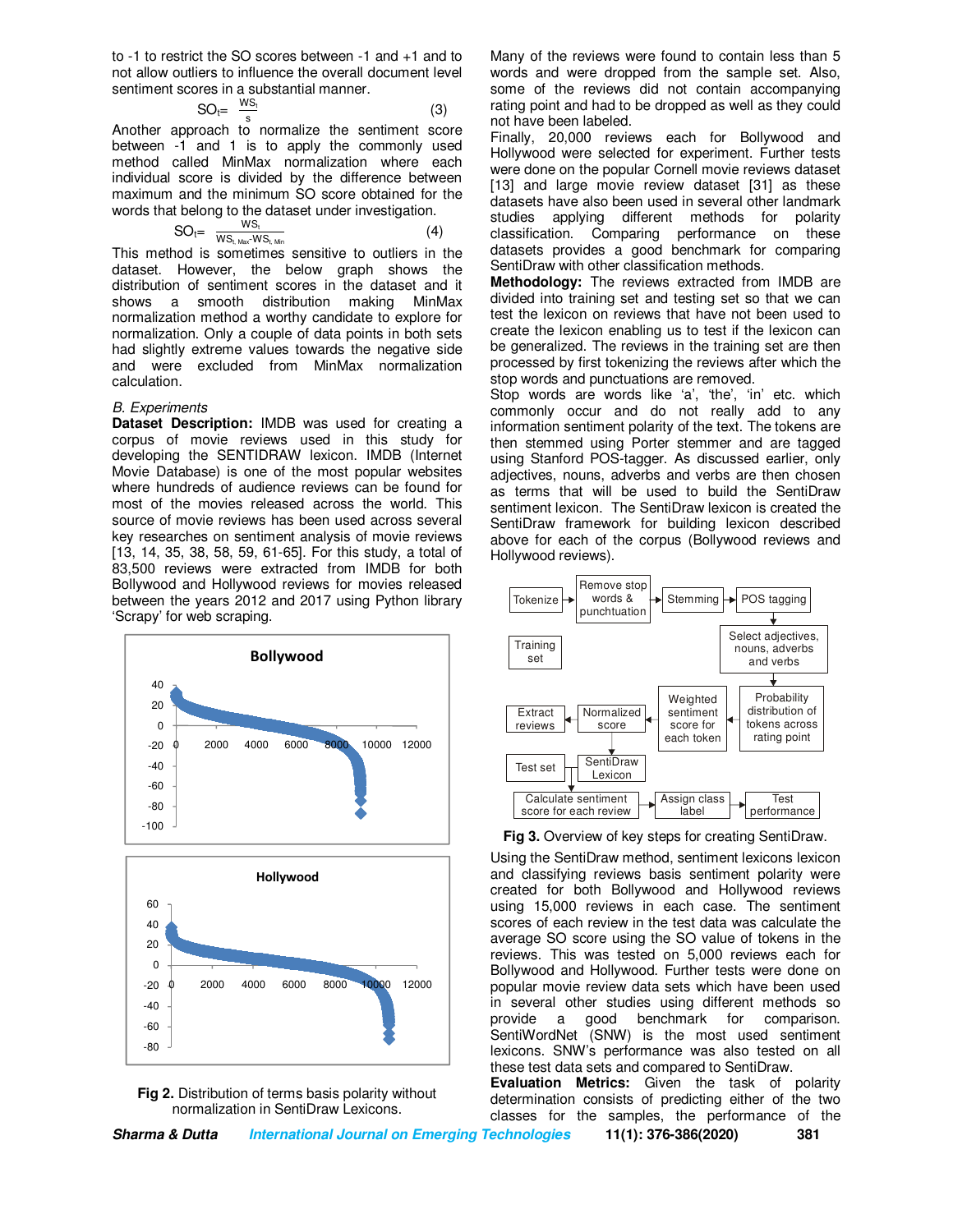algorithm can be evaluated basis commonly used metrics: accuracy, recall and precision. These metrics are calculated basis below given confusion matrix which represents a grid of actual classes versus predicted classes:

**Table 4: Confusion Matrix.** 

|                           | <b>Predicted</b>                   |                                    |
|---------------------------|------------------------------------|------------------------------------|
|                           | Positive documents                 | Negative documents                 |
| Actual positive documents | No. of True Positive samples (TP)  | No. of False Negative samples (TP) |
| Actual negative documents | No. of False Positive samples (TP) | No. of True Negative samples (TP)  |

The value of the three metrics is then given as:

$$
Accuracy = \frac{TP + TN}{TP + TN + FP + FN}
$$

$$
Recall = \frac{TP}{TP + FN}
$$

$$
Precision = \frac{TP}{TP + FP}
$$

Most studies declare only the 'Accuracy'. However, this metric is not very reliable in a case where there is a high skew towards any of the two classes. Although this is not generally the case for movie reviews, F-score has also been proposed as a more balance metric where both metrics 'Recall' and 'Precision' are combined as their harmonic mean:

$$
F\text{-score} = 2 \times \frac{(Precision \times Recall)}{(Precision + Recall)}
$$

#### **IV. RESULTS AND DISCUSSION**

Fig. 4 shows how the ratings were dispersed across the selected 40,000 movie reviews for each of the subdomains. It can be clearly seen that Bollywood reviews tend to have a much more skewed rating with almost 40% reviews rated as either '1' or '10' whereas Hollywood reviews have less skew with only 22% reviews rated as either '1' or '10'.



**Fig. 4.** Rating Dispersion of 20,000 movie reviews each for Bollywood and Hollywood.

Whether it is due to the nature of Bollywood movies themselves that they tend to be either too good or too bad or due to a more objective or nuanced opinion of Hollywood movie reviewers.

It can be concluded on the basis of extremity of ratings that Bollywood reviews are more extreme. This may have an impact of how much more accurately the algorithms are able to classify the polarity of Bollywood movie reviews versus Hollywood movie reviews.



**Fig. 5.** Average sentiment scores across rating.



**Fig. 6.** Number of words per review across rating.

Both Hollywood and Bollywood lexicons were built using SentiDraw method with 15,000 reviews. Table 5 describes the distribution of terms based on their sentiment polarity along with their dispersion across parts of speech. As discussed earlier, two approaches for normalizing the sentiment scores of individual words have been used for creating the SentiDraw lexicons. Lexicons built with the two domains using both approaches are also compared below along with SentiWordNet basis their classification performance in their respective domains.

| Table 5:SentiDraw Term Distribution based on polarity and their parts of speech. |  |  |
|----------------------------------------------------------------------------------|--|--|
|----------------------------------------------------------------------------------|--|--|

|                          |                 | Verb            | <b>Noun</b>     |                 | <b>Adiective</b> |                 | Adverb          |                 |
|--------------------------|-----------------|-----------------|-----------------|-----------------|------------------|-----------------|-----------------|-----------------|
|                          | <b>Positive</b> | <b>Negative</b> | <b>Positive</b> | <b>Negative</b> | <b>Positive</b>  | <b>Negative</b> | <b>Positive</b> | <b>Negative</b> |
| <b>Hollywood Reviews</b> | 1301            | 1076            | 2785            | 2201            | 1538             | 1060            | 433             | 355             |
| <b>Bollywood Reviews</b> | 1107            | 909             | 2455            | 1907            | 1207             | 963             | 207             | 328             |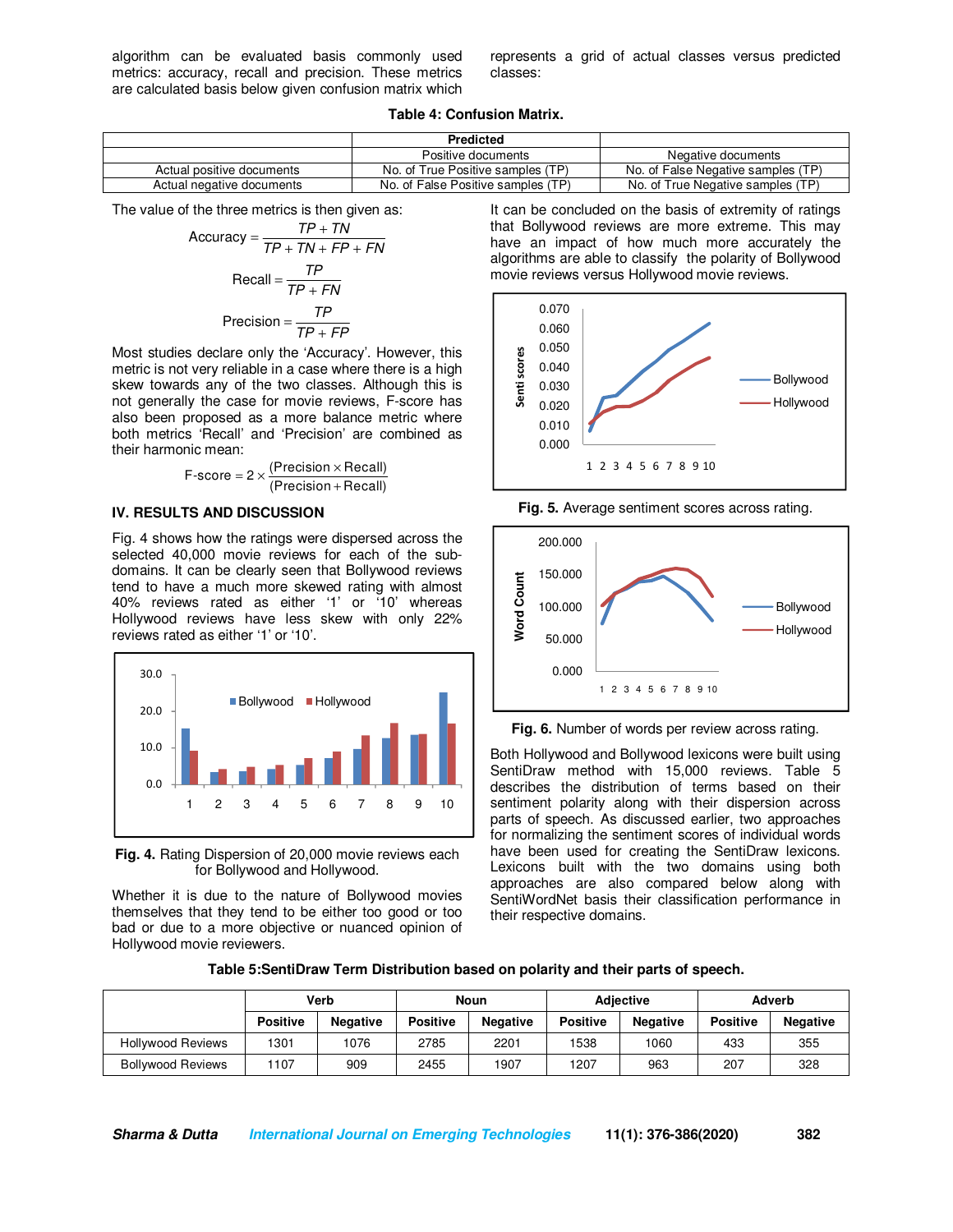After normalization of sentiment scores using both standard deviation method (SentiDraw STD) and MinMax method (SentiDrawMinMax), the scores for each review in the test dataset was calculated and compared with Sentiscore method. Table 6 compares the scores across both datasets using all the key measures.

Using SentiDraw lexicons for predicting sentiment polarity of movie reviews is clearly superior to SentiWordNet performance across all measures. The accuracy and F score obtained surpass any other lexicon-based method when it comes to accuracy and other key measures like recall, precision and F score, as per the knowledge of the authors. Accuracy scores of 87.5% and 89.5% for Bollywood dataset and that of 82.2% and 85.4% for Hollywood dataset using STD and MinMax normalization respectively illustrate state-of-theart performance and are a considerable improvement over any existing method of creating lexicons in terms of domain specific accuracy for classification task. In fact, they are comparable to machine learning methods without the computational requirements of the ML techniques and requirement for labeled training set each time. The MinMax method of normalization also emerges as the better of the two normalization methods. It has a clear edge over STD method across measures except in the case of precision for positive reviews and recall for negative reviews.

It is evident that both SentiDraw lexicons obtained for Hollywood and Bollywood are quite an improvement over existing method in terms of classification performance when used on their respective datasets. However, it is important to understand their usage can be generalized to different movie review datasets which either do not belong to the same period or are taken from a different source. For this a comparison was done with the well accepted SentiWordNet lexicon on popular movie review datasets Cornel movie reviews dataset and Large movie reviews dataset which have been used across several studies and can be taken as a benchmark data for comparison. The Tables 7 and 8 show the relative performance of SentiWordNet lexicon with both SentiDraw lexicons of Hollywood and Bollywood using MinMax normalization on both benchmark datasets respectively. The results above show that SentiWordNet lexicon performs a lot poorly on both datasets when compared to SentiDraw. Both SentiDraw lexicons perform far better on accuracy scores and are also superior in performance compared to any other lexicon to the knowledge of the authors. This is a considerable improvement over current method.

|  |  | Table 6: Comparison of classification performance. |  |
|--|--|----------------------------------------------------|--|
|--|--|----------------------------------------------------|--|

|                 | <b>Bollywood</b>    |                                |                                   |                     | <b>Hollywood</b>               |                                   |  |
|-----------------|---------------------|--------------------------------|-----------------------------------|---------------------|--------------------------------|-----------------------------------|--|
| <b>Measures</b> | <b>SentiWordNet</b> | <b>SentiDraw</b><br><b>STD</b> | <b>SentiDraw</b><br><b>MinMax</b> | <b>SentiWordNet</b> | <b>SentiDraw</b><br><b>STD</b> | <b>SentiDraw</b><br><b>MinMax</b> |  |
| Accuracy        | 66.6%               | 87.4%                          | 89.5%                             | 66.2%               | 82.2%                          | 85.4%                             |  |
| Pos F-Score     | 72.5%               | 90.8%                          | 92.5%                             | 74.2%               | 86.5%                          | 89.5%                             |  |
| Pos Recall      | 64.7%               | 90.1%                          | 93.8%                             | 69.8%               | 82.6%                          | 90.1%                             |  |
| Pos Precision   | 82.4%               | 91.4%                          | 91.2%                             | 79.1%               | 90.7%                          | 88.8%                             |  |
| Neg F-Score     | 57.3%               | 80.3%                          | 82.8%                             | 51.2%               | 73.9%                          | 76.2%                             |  |
| Neg Recall      | 70.4%               | 81.6%                          | 80.3%                             | 58.0%               | 81.2%                          | 75.0%                             |  |
| Neg Precision   | 48.2%               | 79.1%                          | 85.6%                             | 45.9%               | 67.9%                          | 77.5%                             |  |

**Table 7: Comparison of classification performance on Cornell Movie Reviews Data Set [13].** 

|               | <b>Cornell Movie Reviews Data Set [13]</b> |                 |                  |  |  |  |
|---------------|--------------------------------------------|-----------------|------------------|--|--|--|
|               | Senti-WordNet                              |                 | <b>SentiDraw</b> |  |  |  |
|               |                                            | Min Max (Holly) | Min Max (Bolly)  |  |  |  |
| Accuracy      | 61.6%                                      | 79.7%           | 75.7%            |  |  |  |
| Pos F-Score   | 54.5%                                      | 81.3%           | 72.7%            |  |  |  |
| Pos Recall    | 66.9%                                      | 75.5%           | 83.1%            |  |  |  |
| Pos Precision | 46.0%                                      | 88.0%           | 64.6%            |  |  |  |
| Neg F-Score   | 66.8%                                      | 77.9%           | 78.1%            |  |  |  |
| Neg Recall    | 77.3%                                      | 71.4%           | 86.9%            |  |  |  |
| Neg Precision | 58.9%                                      | 85.6%           | 71.0%            |  |  |  |

**Table 8: Comparison of classification performance on Large movie reviews dataset [31].** 

|               | Large Movie Reviews Data Set [31] |                  |                 |
|---------------|-----------------------------------|------------------|-----------------|
|               | Senti-WordNet                     | <b>SentiDraw</b> |                 |
|               |                                   | Min Max (Holly)  | Min Max (Bolly) |
| Accuracy      | 56.9%                             | 82.9%            | 81.5%           |
| Pos F-Score   | 69.0%                             | 83.4%            | 82.0%           |
| Pos Recall    | 95.8%                             | 85.5%            | 84.4%           |
| Pos Precision | 53.9%                             | 81.3%            | 79.8%           |
| Neg F-Score   | 29.4%                             | 82.5%            | 81.0%           |
| Neg Recall    | 17.9%                             | 80.4%            | 78.6%           |
| Neg Precision | 81.0%                             | 84.7%            | 83.4%           |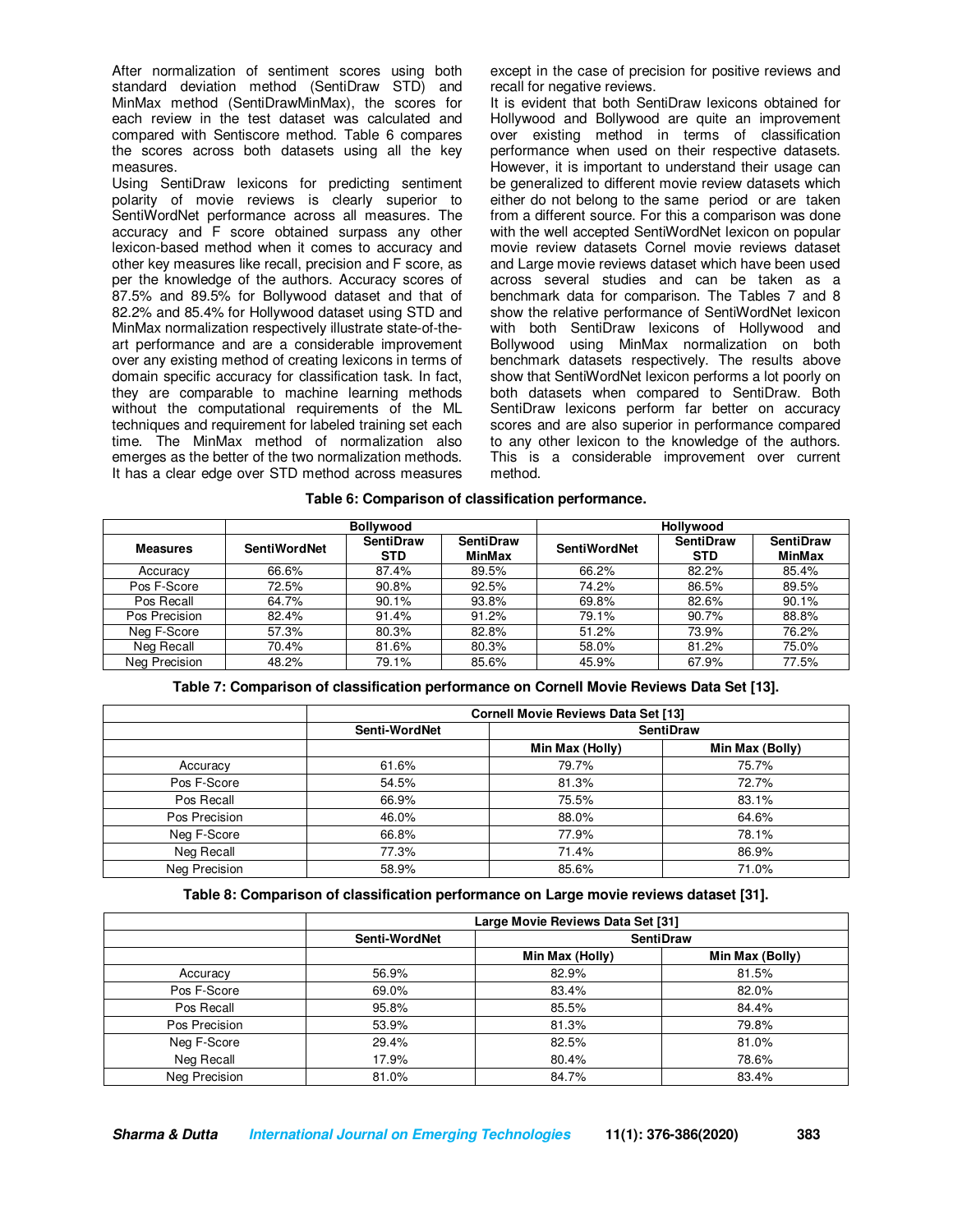Domain specificity also has a clear role as can be concluded from the results above. The Hollywood SentiDraw lexicon performs better than the Bollywood SentiDraw lexicon since both these movie datasets are for Hollywood reviews so there is more similarity in domain. However, Bollywood lexicon is still significantly better than SentiWordNet and other lexicons in terms of performance even for Hollywood reviews which illustrate the generalizability of SentiDraw method.

## **V. CONCLUSION**

Earlier studies had never used rating dispersion to arrive at sentiment scores for words. This intuitively appears to be an effective means to score the sentiment scores of words as words with more positive connotation will be likely to appear in reviews with better ratings and vice versa. Also, movie reviews on different platforms are often accompanied with rating on different scales and provides enough a ready supply of data to build lexicon for movie reviews using the rating dispersion. This paper attempts the same and builds lexicon for two different movie domains, Hollywood and Bollywood, to also study the extent to which domain specificity contributes as a factor in overall performance. The lexicons are created for each of the datasets, Hollywood and Bollywood, using 15,000 reviews from IMDB website using the 10-scale star rating used on the website and then scoring each word based on the dispersion of its co-appearance across each rating point. This lexicon, SentiDraw has been shown to outperform any lexicon-based method for sentiment classification task in the domain of movie reviews. The performance of this domain specific lexicon is far ahead of a more generic but widely used sentiment lexicon SentiWordNet. This clearly illustrates that the method of creating sentiment lexicon for reviews using the rating dispersion is a state-of-the-art method for creating sentiment lexicons. Also, lexicons have always been known to be domains sensitive and this study further illustrates the same. While the intrinsic nature of Bollywood reviews with use of more sentiment-oriented words with more skewed ratings allows for higher classification accuracy, the Hollywood reviews are more nuanced and classification performance for Hollywood reviews trails the former as result. However, the classification performance is still significantly high compared to other lexicon-based methods and is very close to that of ML based methods which are significantly more computationally intensive. Also, ML based methods have a poor record in performance when tested on different domains and Lexicons based methods tend to do better in a general scenario. The results obtained on Pang and Lee dataset illustrate this point. While Hollywood SentiDraw lexicon has better performance, even the SentiDraw built from Bollywood reviews obtained in last few years can classify benchmark movie reviews to 76%-82% accuracy levels. This performance is significantly better (by more than 25% in terms of accuracy) than that of the more commonly used SentiWordNet.

While the method is shown to have a lot of promise, the lexicon can benefit from several refinements which can be taken up in future studies. The named entities in the reviews, like the name of the movie itself, actor or director may not be very relevant for generalizing the reviews. Such words can be removed from the lexicon. Also, the scaling of the sentiment orientation scores is done basis a skewed sample set where positive reviews were twice as many as negative reviews. The performance may benefit from updating the scores basis a more balanced dataset. SentiWordNet is a more generic lexicon and widely used. Performance of the SentiDraw dataset can be compared with SentiWordNet across different domains to make an estimate of its cross-domain performance versus SentiWordNet. It can also be directly compared other popular lexicons like So-CAL, MPQA, SentiStrength, SentiWordNet and LIWC. The SentiDraw method employed above also did not use negation for sentences with negative words. This has been show to further refine sentiment scores and is worth attempting to compare the results. Another area of refinement stems from the need to normalize the scores. While the results above have shown that MinMax normalization works better than Standard deviation method, there are several other normalization techniques which can be explored in future studies. Lastly, Word Sense Disambiguation also helps in identifying the meaning of the word in each context. If word sense disambiguation is employed at the time of developing lexicon and used when the sentiment scoring is being done on a given text, the performance can improve considerably. Web based interface is now a very easy platform to collect online reviews and opinions about anything [65] and domain specific lexicons developed for decoding sentiments more accurately can enhance predictive power of eWOM significantly.

## **REFERENCES**

[1]. Dellarocas, C., Zhang, X. M., & Awad, N. F. (2007). Exploring the value of online product reviews in forecasting sales: The case of motion pictures. *Journal of Interactive marketing*, *21*(4), 23-45.

[2]. Liu, Y. (2006). Word of mouth for movies: Its dynamics and impact on box office revenue. *Journal of marketing, 70*(3), 74-89.

[3]. Elliott, C, & Ghosh Dastidar, S. (2019). The Indian film industry in a changing international market. *Journal of Cultural Economics. https://doi.org/10.1007/s10824-019- 09351-6* 

[4]. Godes, D., & Mayzlin, D. (2004). Using Online Conversations to Study Word-of-Mouth Communication. *Marketing Science*, *23*, 545-560.

[5]. Reinstein, D. A., & Snyder, C. M. (2005). The influence of expert reviews on consumer demand for experience goods: A case study of movie critics. *The journal of industrial economics, 53*(1), 27-51.

[6]. Eliashberg, J., & Shugan, S. (1997). Film critics: Influencers or predictors? *Journal of Marketing*, *61*, 68-78.

[7]. Dellarocas, C., Awad, N., & Zhang, X. (2004). Exploring the value of online reviews to organizations: Implications for revenue forecasting and planning. ICIS 2004 Proceedings, 1-34.

[8]. Duan, W., Gu, B., & Whinston, A. B. (2008). The dynamics of online word-of-mouth and product sales-An empirical investigation of the movie industry. *Journal of retailing*, *84*(2), 233-242.

[9]. Rui, H., Liu, Y., & Whinston, A. (2013). Whose and what chatter matters? The effect of tweets on movie sales. *Decision Support Systems*, *55*(4), 863-870.

[10]. Niraj, R., & Singh, J. (2015). Impact of user-generated and professional critics reviews on Bollywood movie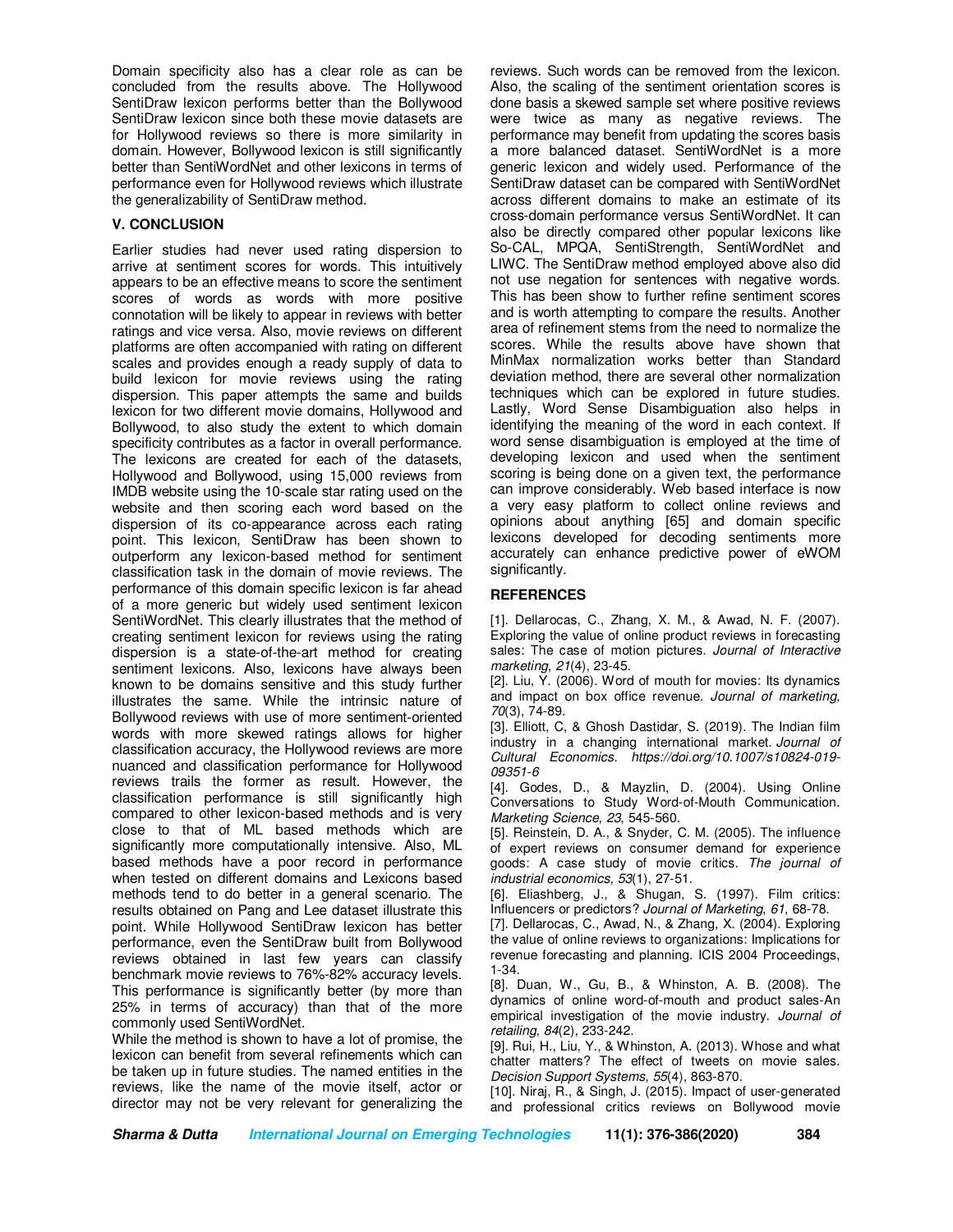success. *Australasian Marketing Journal (AMJ),* 23(3), 179- 187.

[11]. Waila, P., Singh, V. K., & Singh, M. K. (2012). Evaluating machine learning and unsupervised semantic orientation approaches for sentiment analysis of textual reviews. In 2012 IEEE International Conference on Computational Intelligence and Computing Research (pp. 1-6). IEEE.

[12]. Bai, X. (2011). Predicting consumer sentiments from online text. Decision Support Systems, 50(4), 732-742.

[13]. Pang, B., & Lee, L. (2004). A sentimental education: Sentiment analysis using subjectivity summarization based on minimum cuts. In Proceedings of the 42<sup>nd</sup> annual meeting on Association for Computational Linguistics. Association for Computational Linguistics, 1-8.

[14]. Pang, B., Lee, L., & Vaithyanathan, S. (2002). Thumbs up?: sentiment classification using machine learning techniques. In Proceedings of the ACL-02 conference on Empirical methods in natural language processing-10 (pp. 79-86). Association for Computational Linguistics.

[15]. Abbasi, A., France, S., Zhang, Z., & Chen, H. (2011). Selecting attributes for sentiment classification using feature relation networks. *Transactions on Knowledge and Data Engineering*, *23*(3), 447-462.

[16]. Prabowo, R., & Thelwall, M. (2009). Sentiment analysis: A combined approach. *Journal of Informetrics*, *3*(2), 143-157.

[17]. Musto, C., Semeraro, G., & Polignano, M. (2014, December). A Comparison of Lexicon-based Approaches for Sentiment Analysis of Microblog Posts. *Information Filtering and Retrieval*, 59-68.

[18]. Baccianella, S., Esuli, A., &Sebastiani, F. (2010, May). Sentiwordnet 3.0: an enhanced lexical resource for sentiment analysis and opinion mining. In Lrec, *10*, 2200- 2204.

[19]. Taboada, M., Brooke, J., Tofiloski, M., Voll, K., & Stede, M. (2011). Lexicon-based methods for sentiment analysis. *Computational linguistics*, *37*(2), 267-307.

[20]. Pennebaker, J. W., Francis, M. E., & Booth, R. J. (2001). Linguistic inquiry and word count: LIWC 2001. Mahway: Lawrence Erlbaum Associates, *71*(2001), 2001.

[21]. Thelwall, M. (2017). The Heart and Soul of the Web? Sentiment Strength Detection in the Social Web with SentiStrength (summary book chapter). Cyberemotions: Collective emotions in cyberspace. Berlin, Germany: Springer, 119-134.

[22]. Gatti, L., Guerini, M., & Turchi, M. (2016). SentiWords: Deriving a high precision and high coverage lexicon for sentiment analysis. *IEEE Transactions on Affective Computing*, *7*(4), 409-421.

[23]. Bradley, M. M., & Lang, P. J. (1999). Affective norms for English words (ANEW): Instruction manual and affective ratings, *30*(1), 25-36. Technical report C-1, the center for research in psychophysiology, University of Florida.

[24]. Stone, P. J., Dunphy, D. C., Smith, M. S., &Oglivie D. M. (1966). The General Enquirer: A computer Approach to Content Analysis. MIT Press, Cambridge MA.

[25]. Tong, R. M. (2001). An operational system for detecting and tracking opinions in on-line discussion. In Working Notes of the ACM SIGIR 2001 Workshop on Operational Text Classification (Vol. *1*, No. 6).

[26]. Hatzivassiloglou, V., & McKeown, K. R. (1997). Predicting the semantic orientation of adjectives. In Proceedings of the eighth conference on European chapter of the Association for Computational Linguistics (pp. 174- 181). Association for Computational Linguistics.

[27]. Turney, P. D. (2002). Thumbs up or thumbs down? semantic orientation applied to unsupervised classification of reviews. In Proceedings of the 40th annual meeting on

association for computational linguistics (pp. 417-424). Association for Computational Linguistics.

[28]. Turney, P. D., & Littman, M. L. (2003). Measuring praise and criticism: Inference of semantic orientation from association. *ACM Transactions on Information Systems (TOIS), 21*(4), 315-346.

[29]. Saif, H., Fernandez, M., He, Y., & Alani, H. (2014). Senticircles for contextual and conceptual semantic sentiment analysis of twitter. In European Semantic Web Conference(pp. 83-98). Springer, Cham.

[30]. Khan, F. H., Qamar, U., & Bashir, S. (2016). SentiMI: Introducing point-wise mutual information with SentiWordNet to improve sentiment polarity detection. *Applied Soft Computing, 39*, 140-153.

[31]. Maas, A. L., Daly, R. E., Pham, P. T., Huang, D., Ng, A. Y., & Potts, C. (2011). Learning word vectors for sentiment analysis. In Proceedings of the 49th annual meeting of the association for computational linguistics: Human language technologies, *1*, 142-150. Association for Computational Linguistics.

[32]. Sharma, S. S., & Dutta, G. (2018). Polarity Determination of Movie Reviews: A Systematic Literature Review. *International Journal of Innovative Knowledge Concepts, 6*(12), 43-55.

[33]. Uysal, A. K., & Gunal, S. (2014). The impact of preprocessing on text classification. *Information Processing & Management, 50*(1), 104-112.

[34]. Liu, B. (2012). Sentiment analysis and opinion mining. *Synthesis lectures on human language technologies*, *5*(1), 1-167.

[35]. Mullen, T., & Collier, N. (2004). Sentiment Analysis using Support Vector Machines with Diverse Information Sources. In EMNLP, 4, 412-418.

[36]. Esuli, A., & Sebastiani, F. (2005). Determining the semantic orientation of terms through gloss classification. *In Proceedings of the 14th ACM international conference on Information and knowledge management* (pp. 617-624). ACM.

[37]. Qiu, G., Liu, B., Bu, J., & Chen, C. (2011). Opinion word expansion and target extraction through double propagation. *Computational linguistics*, *37*(1), 9-27.

[38]. Wiebe, J. (2000). Learning subjective adjectives from corpora. Aaai/iaai, *20*, 1-6.

[39]. Kim, M. S., Kim, J. W., & Jing, C. (2016). Comparison of domain-specific lexicon construction methods for sentiment analysis. *Advanced Science and Technology Letters, 135*, 152-156.

[40]. Khoo, C. S., & Johnkhan, S. B. (2018). Lexicon-based sentiment analysis: Comparative evaluation of six sentiment lexicons. *Journal of Information Science, 44*(4), 491-511.

[41]. Ribeiro, F. N., Araújo, M., Gonçalves, P., Gonçalves, M. A., &Benevenuto, F. (2016). Sentibench-a benchmark comparison of state-of-the-practice sentiment analysis methods. *EPJ Data Science*, *5*(1), 1-29.

[42]. Poria, S., Cambria, E., Gelbukh, A., Bisio, F., & Hussain, A. (2015). Sentiment data flow analysis by means of dynamic linguistic patterns. *IEEE Computational Intelligence Magazine*, *10*(4), 26-36.

[43]. Asghar, M. Z., Khan, A., Ahmad, S., Qasim, M., & Khan, I. A. (2017). Lexicon-enhanced sentiment analysis framework using rule-based classification scheme. PloS one, *12*(2).

[44]. Jiménez-Zafra, S. M., Martin, M., González, M. D. M., & Lopez, L. A. U. (2016). Domain adaptation of polarity lexicon combining term frequency and bootstrapping. In Proceedings of the 7th Workshop on Computational Approaches to Subjectivity, Sentiment and Social Media Analysis (pp. 137-146).